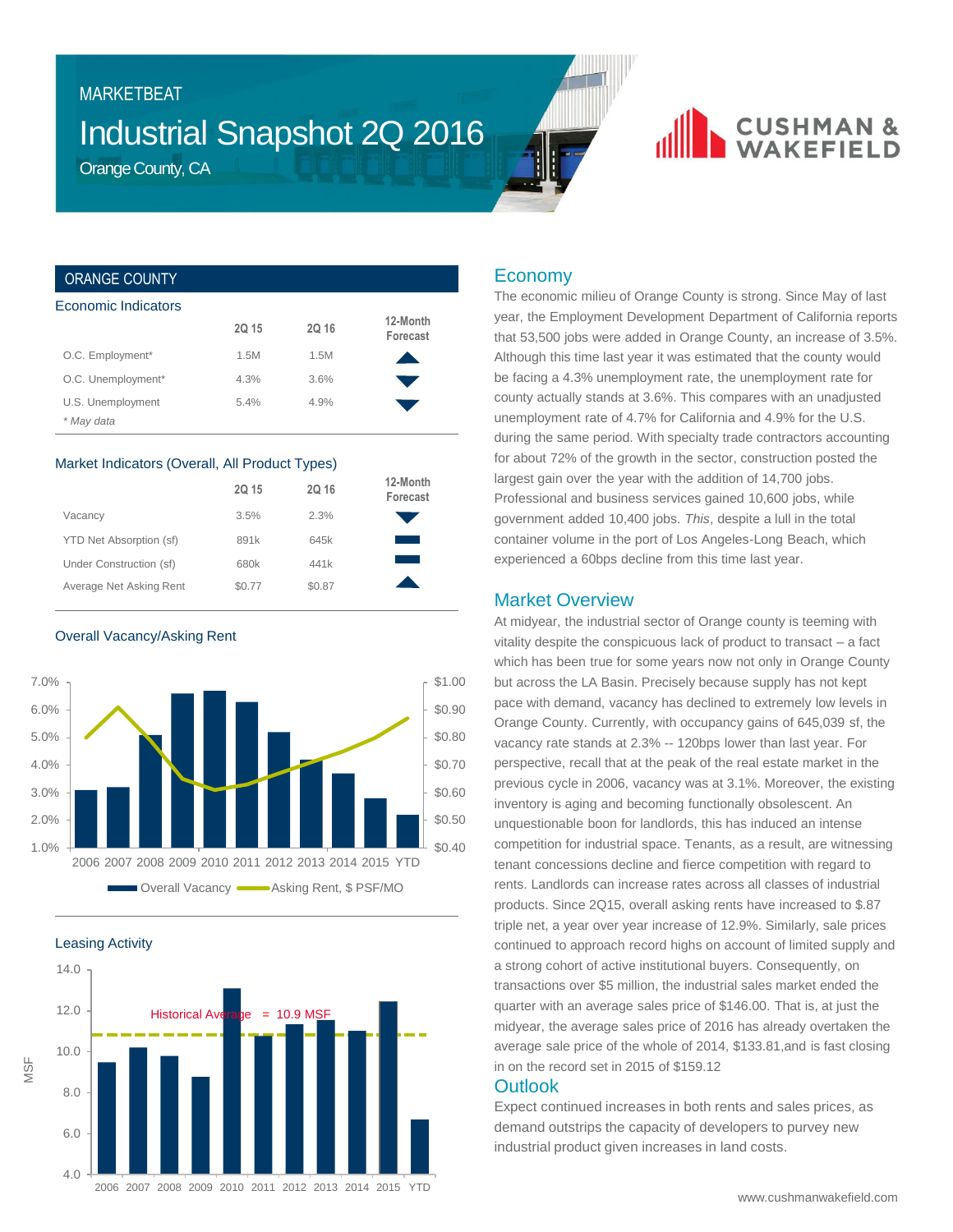## Industrial Snapshot 2Q 2016 MARKETBEAT

CUSHMAN &

Orange County, CA

| <b>SUBMARKET</b>              | <b>TOTAL</b><br><b>BLDGS</b> | <b>INVENTORY</b><br>(SF) | <b>VACANCY</b><br><b>RATE</b> | OVERALL YTD LEASING<br><b>ACTIVITY</b><br>(SF) | <b>YTD USER</b><br><b>SALES</b><br><b>ACTIVITY</b><br>(SF) | YTD NET OVERALL<br><b>ABSORPTION</b><br>(SF) | <b>UNDER</b><br><b>CNSTR</b><br>(SF) | <b>YTD</b><br><b>CONSTRUCTION</b><br><b>COMPLETIONS</b><br>(SF) | <b>DIRECT</b><br>AVG.<br>(MF) | <b>DIRECT</b><br><b>WEIGHTED WEIGHTED</b><br>AVG.<br>NET RENT NET RENT<br>(OS) | <b>DIRECT</b><br><b>WEIGHTED</b><br>AVG.<br>NET RENT<br>(W/D) |
|-------------------------------|------------------------------|--------------------------|-------------------------------|------------------------------------------------|------------------------------------------------------------|----------------------------------------------|--------------------------------------|-----------------------------------------------------------------|-------------------------------|--------------------------------------------------------------------------------|---------------------------------------------------------------|
| Irvine Spectrum               | 514                          | 17,885,330               | 5.2%                          | 477,016                                        | 109,064                                                    | (170, 802)                                   | $\mathbf 0$                          | 0                                                               | \$1.05                        | \$1.24                                                                         | \$0.72                                                        |
| Lake Forest/R.S.M./F. Ranch   | 469                          | 12,178,890               | 4.7%                          | 488,065                                        | 69,012                                                     | (53, 554)                                    | $\mathbb O$                          | 0                                                               | \$1.01                        | \$1.19                                                                         | \$0.84                                                        |
| Laguna Hills/Aliso Viejo      | 127                          | 3,810,210                | 1.9%                          | 91,841                                         | $\mathbb O$                                                | (27, 226)                                    | $\mathbb O$                          | 0                                                               | \$1.14                        | $\overline{\phantom{a}}$                                                       | \$0.85                                                        |
| Laguna Niguel/Laguna<br>Beach | 28                           | 620,370                  | 1.1%                          | 5,309                                          | $\mathbf 0$                                                | 9,169                                        | $\mathbf 0$                          | $\mathbf 0$                                                     | ÷                             | i,                                                                             | \$1.10                                                        |
| Mission Viejo                 | 45                           | 1,425,392                | 2.7%                          | 23,121                                         | $\theta$                                                   | (5,823)                                      | $\mathbf 0$                          | 0                                                               | \$1.25                        | ä,                                                                             | \$0.83                                                        |
| S.J. Capo/S.Clemente/D.P.     | 141                          | 3,956,035                | 2.5%                          | 91,558                                         | 13,442                                                     | (62, 718)                                    | 0                                    | 0                                                               | \$0.98                        | \$1.16                                                                         | \$1.18                                                        |
| <b>South County</b>           | 1,324                        | 39,876,227               | 4.3%                          | 1,176,910                                      | 191,518                                                    | (310, 954)                                   | $\mathbf{0}$                         | $\bf{0}$                                                        | \$1.04                        | \$1.22                                                                         | \$0.79                                                        |
| Fountain Valley               | 169                          | 5,080,632                | 0.3%                          | 293,071                                        | 56,800                                                     | 63,754                                       | $\mathbf 0$                          | 38,713                                                          | ÷,                            | \$0.72                                                                         | $\overline{\phantom{a}}$                                      |
| Tustin                        | 217                          | 9,104,161                | 4.5%                          | 196,220                                        | 7,668                                                      | (268, 815)                                   | $\mathbf 0$                          | 0                                                               | \$1.16                        | \$1.13                                                                         | \$0.73                                                        |
| Santa Ana                     | 1,040                        | 33,892,348               | 2.6%                          | 766,703                                        | 174,540                                                    | (123, 201)                                   | $\mathbf 0$                          | $\mathbf 0$                                                     | \$.86                         | \$1.11                                                                         | \$0.74                                                        |
| Costa Mesa                    | 367                          | 11,830,551               | 1.0%                          | 206,588                                        | 80,773                                                     | (11,033)                                     | $\theta$                             | $\mathbf 0$                                                     | \$1.05                        | \$1.50                                                                         | \$.97                                                         |
| Newport Beach                 | 48                           | 1,140,564                | 0.0%                          | 3,200                                          | $\mathbb O$                                                | $\mathbb O$                                  | $\mathbf 0$                          | 0                                                               | $\sim$                        | ×.                                                                             | ٠                                                             |
| Irvine                        | 648                          | 23,985,517               | 2.0%                          | 214,351                                        | 331,234                                                    | (45, 730)                                    | $\mathbf 0$                          | 0                                                               | \$.85                         | \$1.47                                                                         | \$0.68                                                        |
| <b>Greater Airport Area</b>   | 2,489                        | 85,033,773               | 2.2%                          | 1,680,133                                      | 651,015                                                    | (138, 623)                                   | $\pmb{0}$                            | 38,713                                                          | \$0.89                        | \$1.09                                                                         | \$0.73                                                        |
| Seal Beach                    | 11                           | 896,105                  | 0.0%                          | $\mathbf{0}$                                   | $\mathbb O$                                                | $\mathbb O$                                  | $\mathbf 0$                          | 0                                                               |                               |                                                                                |                                                               |
| Westminster                   | 85                           | 2,533,365                | 0.0%                          | 66,251                                         | 10,603                                                     | 31,231                                       | $\mathbf 0$                          | 0                                                               |                               |                                                                                |                                                               |
| Huntington Beach              | 494                          | 13,448,960               | 1.6%                          | 943,956                                        | 55,794                                                     | 230,841                                      | 41,666                               | $\mathbf 0$                                                     | \$1.08                        | ä,                                                                             | \$0.65                                                        |
| Garden Grove                  | 309                          | 12,091,981               | 0.8%                          | 289,547                                        | 165,228                                                    | 89,399                                       | $\mathbf 0$                          | 0                                                               | \$1.01                        | \$1.08                                                                         | \$0.77                                                        |
| Los Alamitos/Stanton          | 148                          | 4,075,193                | 0.0%                          | 18,196                                         | 14,300                                                     | 3,329                                        | $\mathbf{0}$                         | $\mathbf{0}$                                                    | $\sim$                        | $\overline{\phantom{a}}$                                                       | ٠                                                             |
| Cypress                       | 107                          | 6,336,030                | 1.5%                          | 239,300                                        | $\mathbb O$                                                | (26, 238)                                    | 0                                    | 0                                                               |                               | \$0.99                                                                         | \$0.99                                                        |
| La Palma                      | 20                           | 1,979,029                | 3.9%                          | 93,486                                         | 25,996                                                     | 16,601                                       | 0                                    | 0                                                               | ×,                            | $\overline{\phantom{a}}$                                                       | \$0.54                                                        |
| <b>West County</b>            | 1,174                        | 41,360,663               | 1.2%                          | 1,650,736                                      | 271,921                                                    | 345,163                                      | 41,666                               | $\mathbf{0}$                                                    | \$1.04                        | \$1.00                                                                         | \$0.63                                                        |
| Anaheim                       | 1,465                        | 51,026,045               | 1.6%                          | 990,791                                        | 285,580                                                    | 589,871                                      | $\mathbf 0$                          | 0                                                               | \$0.85                        | \$0.99                                                                         | \$0.67                                                        |
| Orange                        | 501                          | 13,956,312               | 1.1%                          | 144,671                                        | $\mathbb O$                                                | (27,096)                                     | $\mathbf 0$                          | 0                                                               | \$0.72                        | $\sim$                                                                         | \$0.65                                                        |
| Fullerton                     | 338                          | 18,682,766               | 3.9%                          | 487,487                                        | $\mathbf{0}$                                               | 227,863                                      | 181,069                              | 0                                                               | \$0.64                        | \$0.69                                                                         | \$0.62                                                        |
| Brea/La Habra                 | 363                          | 13,530,021               | 4.5%                          | 234,123                                        | 8,873                                                      | (73, 178)                                    | 218,968                              | 586,162                                                         | \$0.77                        | $\overline{\phantom{a}}$                                                       | \$0.63                                                        |
| Placentia/Yorba Linda         | 239                          | 6,746,477                | 1.0%                          | 192,797                                        | 66,427                                                     | 15,374                                       | 0                                    | 0                                                               | \$0.93                        | \$0.82                                                                         | \$0.69                                                        |
| <b>Buena Park</b>             | 178                          | 12,572,446               | 0.5%                          | 134,072                                        | 217,595                                                    | 16,619                                       | $\mathbb O$                          | 0                                                               | $\overline{\phantom{a}}$      | $\overline{\phantom{a}}$                                                       | \$0.70                                                        |
| <b>North County</b>           | 3,084                        | 116,514,067              | 2.1%                          | 2,183,941                                      | 578,475                                                    | 749,453                                      | 400,037                              | 586,162                                                         | \$0.80                        | \$.88                                                                          | \$0.63                                                        |
| ORANGE COUNTY TOTALS          | 8,071                        | 282,784,730              | 2.3%                          | 6,691,720                                      | 1,692,929                                                  | 645,039                                      | 441,703                              | 624,875                                                         | \$.91                         | \$1.08                                                                         | \$0.69                                                        |

\*Rental rates reflect asking \$psf/month MF = Manufacturing OS = Office Service/Flex W/D = Warehouse/Distribution